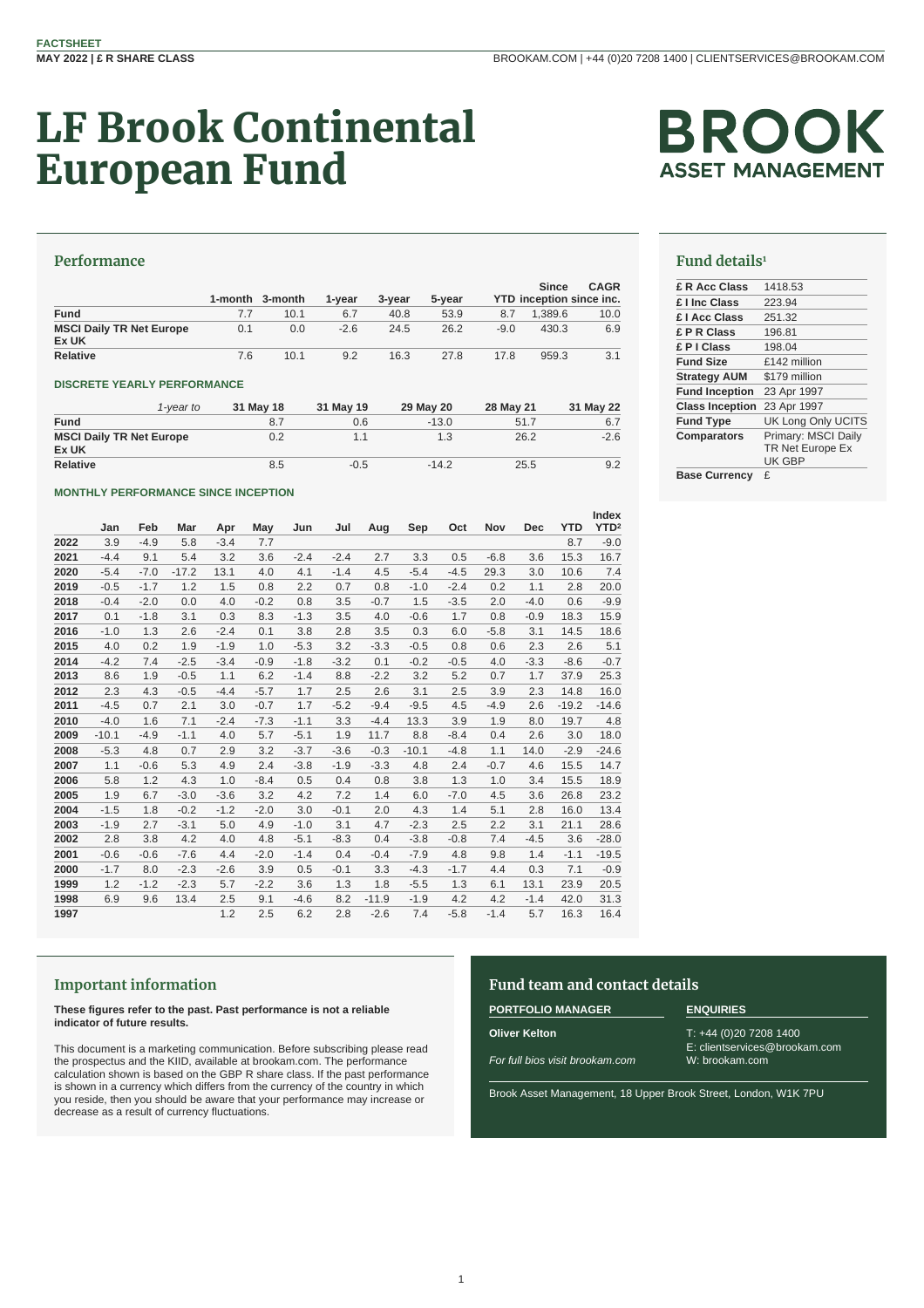**Equity exposure by sector** 0% 5% 10% 15% 20% 25% 30% Energy Financials Cons. Disc. Cons. Stap. Industrials Comms Health Care Materials Cash Fund Index



# **Top ten equities as percentage of NAV**

|                          | <b>Notional Exposure</b> |
|--------------------------|--------------------------|
| <b>TOTAL</b>             | 9.8%                     |
| Carrefour                | 8.9%                     |
| Drilling Company of 1972 | 5.4%                     |
| <b>Deutsche Bank</b>     | 5.3%                     |
| <b>BNP Paribas</b>       | 5.2%                     |
| Aker BP                  | 4.9%                     |
| <b>Bank of Ireland</b>   | 4.6%                     |
| Vivendi                  | 4.5%                     |
| <b>Bayer</b>             | 4.4%                     |
| <b>ABN AMRO Bank</b>     | 4.3%                     |



### **Statistics**

|                          | 1-year | 3-year | 5-year | Inception |
|--------------------------|--------|--------|--------|-----------|
| Fund annual s.dev.       | 15.1   | 25.0   | 19.9   | 16.4      |
| Index annual s.dev.      | 10.1   | 15.0   | 13.1   | 18.0      |
| Alpha                    | 0.7    | 0.3    | 0.4    | 0.5       |
| <b>Beta</b>              | 0.3    | 1.3    | 1.1    | 0.7       |
| <b>Correlation</b>       | 0.2    | 0.8    | 0.8    | 0.8       |
| <b>Sharpe Ratio</b>      | 0.5    | 0.6    | 0.5    | 0.6       |
| <b>Information Ratio</b> | 0.6    | 0.3    | 0.3    | 0.3       |
| <b>Tracking Error</b>    | 16.4   | 16.5   | 13.5   | 11.5      |

Note: Link Fund Solutions Ltd appointed Authorised Corporate Director in 2002. Allocation figures are taken at close of business whereas Fund performance is taken at 12pm. Equity exposure includes all equity related instruments. Currency exposure relates to exposure of all assets held by the fund including any forward currency positions. Equity exposure as classified by GICS. The fund was renamed effective 8 February 2021 from LF Odey Continental European Fund to LF Brook Continental European Fund. Source: All sources, unless otherwise stated, are Brook internal unaudited data and refer to the £ R share class – this share class is closed to new investors but is used for purposes of the track record of the fund – please refer to the 'Investor Information' section for other share classes available. All data shown as at 31 May 2022.<sup>1</sup>Link Fund Solutions and Bloomberg, calculation on a NAV basis with net income reinvested – the share class prices refer to NAV per share. <sup>2</sup>MSCI Daily TR Net Europe Ex UK.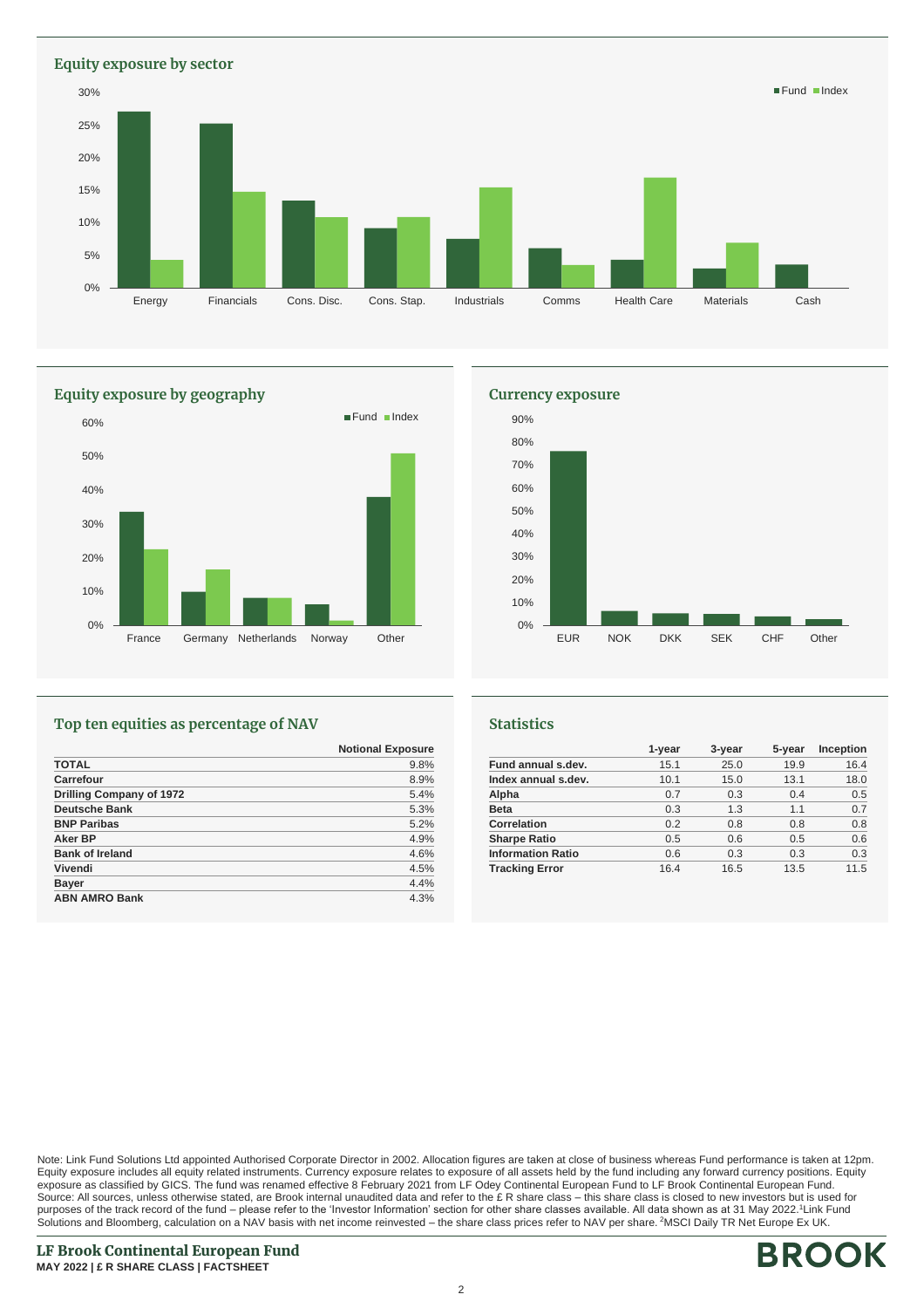# **Investment objective and policy**

The LF Brook Continental European Fund ('The Fund') aims to achieve long term capital appreciation through investing primarily in quoted securities issued by companies with principal offices in Continental Europe The Fund may also invest in a broad spread of equities but the fund may also invest in government bonds, other fixed interest securities and preferred stocks.

### **APPROACH**

The Fund is a concentrated European (ex-UK) long-only equity strategy harnessing the expertise and judgement of the portfolio manager Oliver Kelton and the Brook research team. Oliver undertakes a rigorous program of meetings (>500 per year) with company management, industry specialists and local brokers to identify opportunities where a company's competitive position, industry dynamics and cash generation will drive strong share price performance. The Fund is built without formal reference to an index and typically holds 20-40 mid and large cap European companies. At times, the Fund may also hold high cash levels.

### **RISK CONSIDERATIONS**

This Fund has considerable latitude over its asset allocation and may own sophisticated instruments such as futures and options for efficient portfolio management and investment purposes. The Fund is suitable only for investors who have a long time horizon (>5 years) and can tolerate medium to high risk. Investors may not get back all the money invested and an investment in this Fund should only form part of an investor's total portfolio. Investors should discuss the suitability of this Fund with their professional adviser.

# **Investor information**

| Share classes                       | £R, £I (Acc. & Inc.), £PR Acc, £PI Acc                                                                                                                           | <b>Minimum investment</b>                     | R £5,000, I £1,000,000                                                                                       |
|-------------------------------------|------------------------------------------------------------------------------------------------------------------------------------------------------------------|-----------------------------------------------|--------------------------------------------------------------------------------------------------------------|
| <b>Trade date</b>                   | Daily                                                                                                                                                            | <b>Dividends</b>                              | Income and Accumulation share classes available                                                              |
| <b>Dealing</b>                      | Forward to 12pm                                                                                                                                                  | <b>Authorised Corporate</b><br>Director (ACD) | <b>Link Fund Solutions Ltd</b>                                                                               |
| Valuation                           | 12pm                                                                                                                                                             | <b>Auditor</b>                                | Ernst & Young LLP                                                                                            |
| Front end fee                       | Up to $4\%$                                                                                                                                                      | Depositary                                    | The Bank of New York Mellon (International) Limited                                                          |
| Ongoing charge                      | ER Acc 1.77%, £I Acc 1.27%, £I Inc 1.27%,<br>£PI Acc 1.08%, £PR Acc 1.58%                                                                                        | <b>Price reporting</b>                        | Prices published daily on brookam.com, Bloomberg and<br>by other third party data providers.                 |
| <b>Investment</b><br>management fee | £R Acc 1.39%. £I Acc 0.89%. £I Inc 0.89%.<br>£PI Acc 0.70%, £PR Acc 1.20%                                                                                        | <b>ISIN</b>                                   | I Acc. GB00B4Z7BS85, I Inc. GB00B3Q2J367,<br>R Acc GB0031831570, PR Acc GB00BYX3YW33,<br>PI Acc GB00BYX3YX40 |
| <b>Anti-dilution fee</b>            | May apply up to 0.75% to NAV if large deals (typically<br>>5%) occur                                                                                             | <b>SEDOL</b>                                  | I Acc. B4Z7BS8, I Inc. B3Q2J36, R Acc 3183157,<br>PR Acc BYX3YW, PI Acc BYX3YX4                              |
| Performance fee                     | £PR & £PI - 20% of the relative performance<br>over and above the MSCI Daily TR Net Europe<br>Ex UK index. Fees crystallise annually. Losses carried<br>forward. |                                               |                                                                                                              |

# **Important information**

**This is a marketing communication and it is not intended to be viewed as a piece of independent investment research**.

©2022 Brook Asset Management. Brook Asset Management is a trading name of Odey Asset Management LLP ("OAM"). OAM has approved this communication which is for private circulation only, and in the UK is directed to persons who are professional clients or eligible counterparties for the purposes of the Conduct of Business Sourcebook of the Financial Conduct Authority of the United Kingdom (the "FCA"). It does not constitute an offer to sell or an invitation to buy or invest in any of the securities or funds mentioned herein and it does not constitute a personal recommendation or investment taxation or any other advice. The tax treatment of an investment in any of the securities or funds mentioned herein depends on the individual circumstances of each investor and may be subject to change in the future. The information and any opinions have been obtained from or are based on sources believed to be reliable, but accuracy cannot be guaranteed. The capital you invest is at risk and you may lose some or all the money you invest. Past performance does not guarantee future results and the value of all investments and the income derived therefrom can decrease as well as increase. Investments that have an exposure to currencies other than the base currency of the Fund may be subject to exchange rate fluctuations. This communication and the information contained therein is a financial promotion for the purposes of the Financial Services and Markets Act 2000 of the United Kingdom and the rules of the FCA. The distribution of this communication may, in some countries, be restricted by law or regulation. Accordingly, anyone who comes into possession of this communication should inform themselves of and observe these restrictions. OAM is not liable for a breach of such restrictions or for any losses relating to the accuracy, completeness or use of information in this communication, including any consequential loss. The LF Brook Continental European Fund is a sub-fund of LF Odey Investment Funds, an investment company with variable capital incorporated in England and Wales and authorised by the FCA. Please always refer to the Fund's prospectus and relevant key investor information document(s) before you invest. The Fund's prospectus and key investor information documents are available in English and may be obtained at brookam.com. Registered in England No. OC302585. Registered Office: 18 Upper Brook Street, London, W1K 7PU. Authorised and regulated by the Financial Conduct Authority.